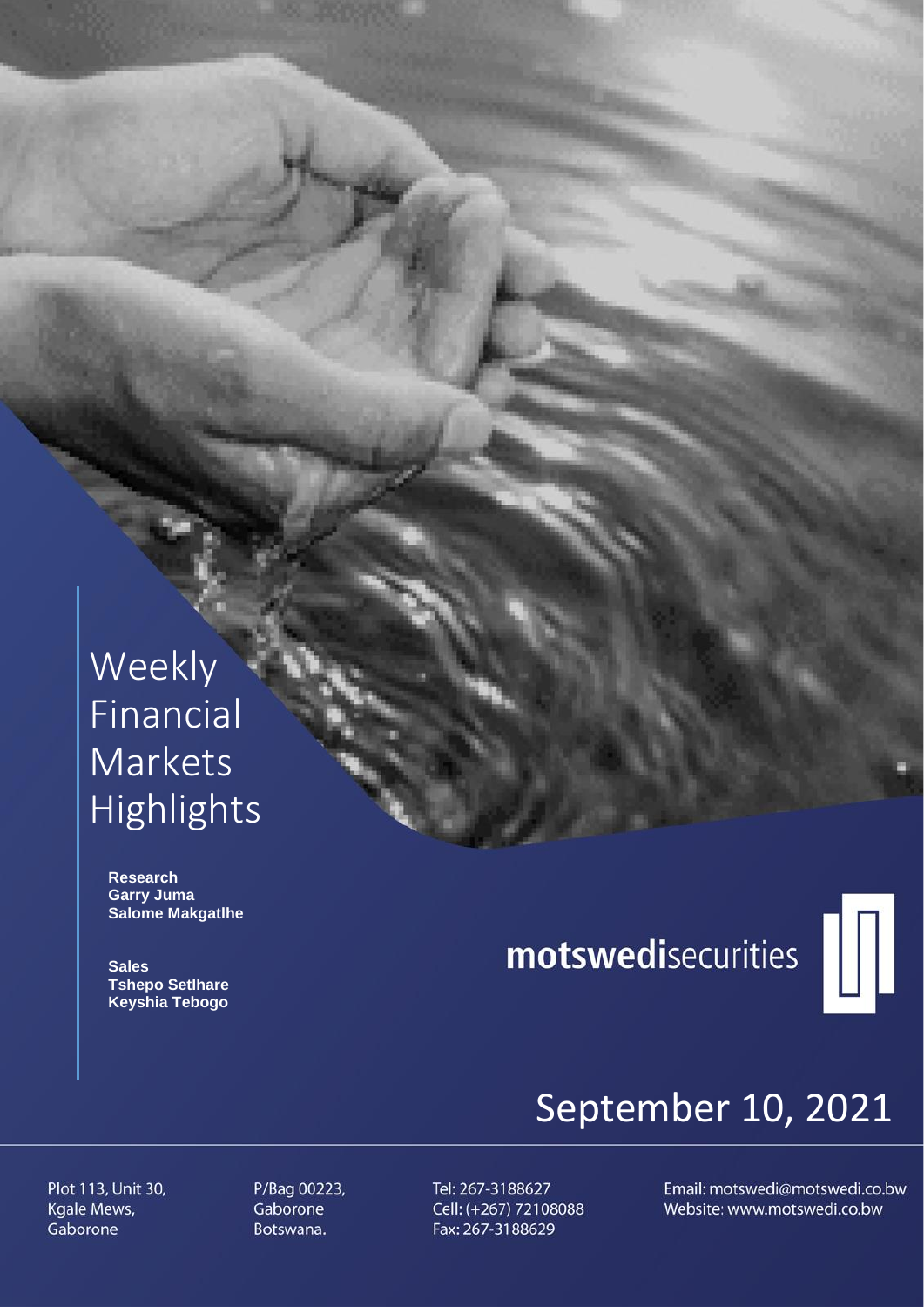

A member of the Botswana Stock Exchange

#### **1.0 Local Equity…**

In a historic moment for the Botswana Stock Exchange (BSE), two Exchange Traded Funds (ETFs) listed on the Exchange in the week. The two ETFs are managed by Cloud Atlas Investing and are aptly named Cloud Atlas S&P Africa Sovereign Bond Fixed Income and Cloud Atlas AMI Big50 ex-South Africa. The Cloud Atlas S&P Africa Sovereign Bond Fixed Income portfolio offers investors access to listed African Hard Currency Bonds by tracking an index developed in conjunction with S&P which offers investors a basket of quality credit-rated, highyielding, and long-dated debt issued by African Sovereign countries. The portfolio consists of USD bonds issued by: Egypt, Ghana, Kenya, Morocco, Namibia, Nigeria, and South Africa, paying approximately 6.8% yield per annum in USD.

Whereas, the Cloud Atlas AMI Big50 ex-South Africa portfolio offers investors exposure to African equity, ex- South Africa, and tracks 15 sectors across 14 different countries. The portfolio is designed to reflect a liquid basket of constituents for investors looking for Pan African exposure without the hassles of deciding what to buy. It provides investors with the benefit of being exposed to the growth potential of the continent's stock markets. The portfolio consists of stocks from Botswana, BRVM (Ivory Coast), Egypt, Ghana, Kenya, Mauritius, Morocco, Nigeria, Tunisia.

loss for the year at negative 2.01%. The Domestic  $\frac{2}{2}$ Trading activity was up on the BSE equity market, with 4.09mn shares valued at P8.89mn, comparing quite favourably with the previous weeks, 1.68mn shares worth P5.5mn that traded. The market losers marginally outweighed the gainers in the week, as is evident in the Domestic Company Index (DCI) declining a small 0.01% in the week, extending its

Company Total Returns Index (DCTRI) also dropped 0.01%, marginally compressing its growth for the year to +1.59%.

The ongoing RDC Properties rights offer is closing in the coming week (17 September 2021). Interested unitholders are reminded to send in their acceptance forms before the elapse of the aforementioned deadline to RDC Properties' transfer agent, PricewaterhouseCoopers Advisory Services Proprietary Limited.

#### **BSE Weekly Price Movements**

| <b>COUNTER</b>        | 10 Sep | 03 Sep | <b>Change</b><br>(%) | <b>YTD</b><br>$(\% )$ |
|-----------------------|--------|--------|----------------------|-----------------------|
| LETSHEGO <sup>1</sup> | 110    | 107    | $+2.8$               | $+52.8$               |
| STANCHART 1           | 191    | 190    | $+0.5$               | $+31.7$               |
| CHOBE ↓               | 735    | 740    | $-0.7$               | $-22.1$               |
| <b>BTCL</b> ↓         | 73     | 74     | $-1.4$               | $-11.0$               |
| <b>TURNSTAR ↓</b>     | 190    | 200    | $-5.0$               | $-24.0$               |

*Source: Motswedi Securities, BSE* 

| <b>BSE Indices - Week ending 10 September 2021</b> |  |  |  |  |  |
|----------------------------------------------------|--|--|--|--|--|
|----------------------------------------------------|--|--|--|--|--|

| <b>DCI Close</b>   | 6,740.78 |  |  |
|--------------------|----------|--|--|
| Weekly Change (%)  | $-0.01$  |  |  |
| YTD Change (%)     | $-2.01$  |  |  |
| <b>FCI Close</b>   | 1,548.83 |  |  |
| Weekly Change (%)  | 0.00     |  |  |
| YTD Change (%)     | $+0.10$  |  |  |
| <b>DCTRI Close</b> | 1,691.22 |  |  |
| Weekly Change (%)  | $-0.01$  |  |  |
| YTD Change (%)     | $+1.59$  |  |  |

*Source: Motswedi Securities, BSE*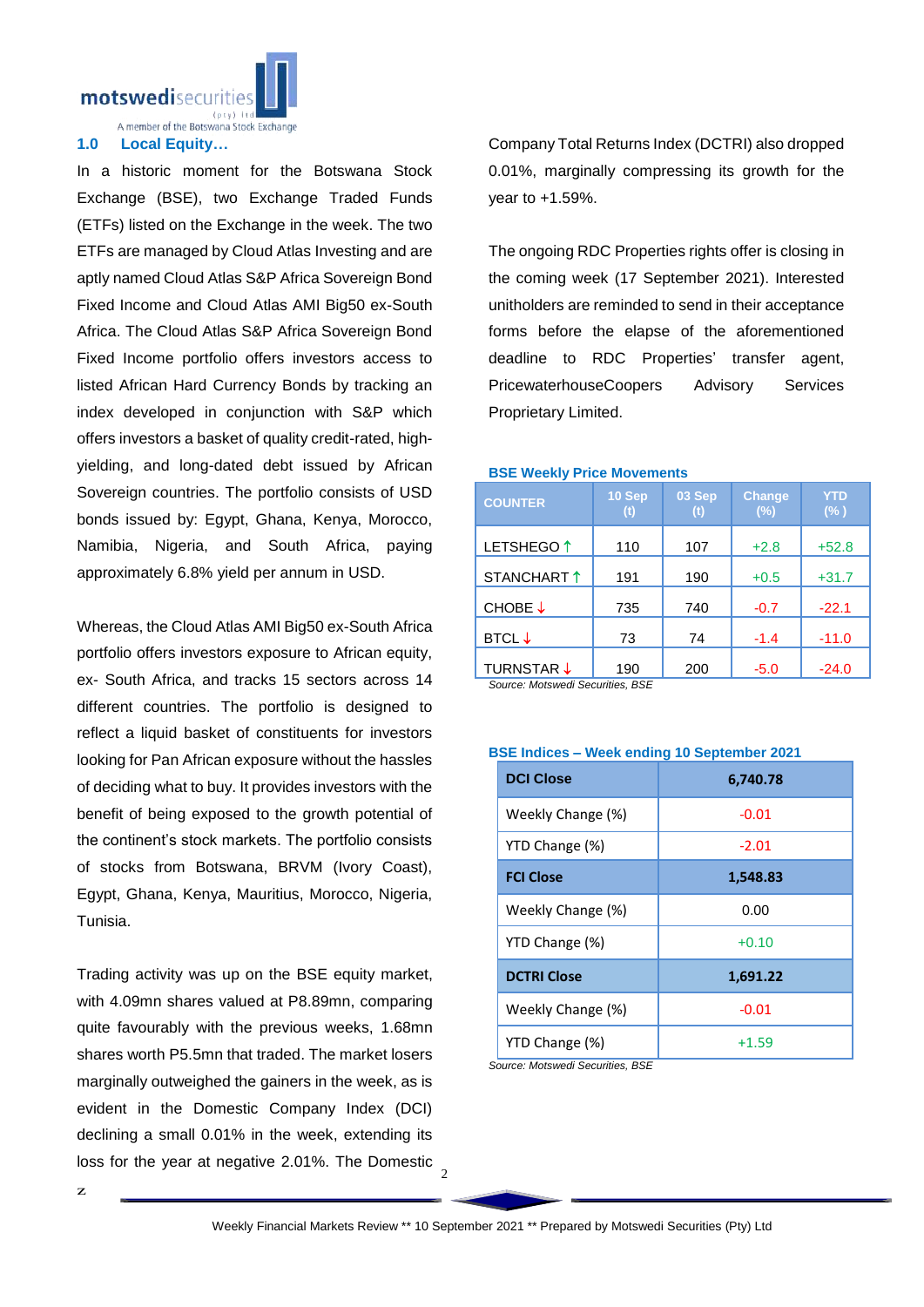

| <b>Market Summary - Week ending 10 September 2021</b> |  |  |
|-------------------------------------------------------|--|--|
|                                                       |  |  |

| No. of Shares Trading    | 4,087,608 |
|--------------------------|-----------|
| Turnover (BWP)           | 8,893,183 |
| Turnover (USD)*          | 812,837   |
| No. of stocks trading#   | 14        |
| No. of stocks advancing# | 2         |
| No. of stocks declining# | З         |
| No. of stocks unchanged# | 18        |

*Source: Motswedi Securities, BSE \*US\$/BWP = 0.0914*

*# = Domestic Main Board*

#### **2.0 Company Announcements (on BSE X-News)**

**BancABC** published its interim unaudited financial results for the six months ended 30 June 2021. Net interest income was pressured in the period due to the lower bank rate in H1 2021, in comparison to H1 2020. Credit impairments were up 252% as a result of an increase in non-performing loans in the retail portfolio. Putting further pressure on the impairment line were enhancements made to the bank's Expected Credit Loss model, which was adopted in the latter part of 2020. Non-interest revenue was up, driven by a 172% climb in trading income on the back of good margins and volumes. Meanwhile digital income supported the 54% climb in net fees and commission income in the period. Expenses were up in the period as a result of deliberate cost increases in areas such as the marketing spend to support some of the growth initiatives. This is expected to increase further in H2 2021 as the bank intends on bringing a number of projects to market, which have been incubated over the last two years. Loans and advances were down 1% reflecting caution on credit extensions. Deposits from customers were up 9%, although marginally down from its year-end position. Despite a capital adequacy of 22% (well above the required minimum of 12.5%), the bank made no dividend declaration in the period, maintaining its dividend yield at 0%. The

Company's PE is at 15.6x and PBv is at 1.2%. Access Bank Plc and Atlas Mara and ABCH announced an agreement for Access Bank Plc to acquire the full 78.15% shareholding of ABCH in BancABC Botswana in April 2021. Good progress has been made and all required regulatory approvals are in place for the transaction, with the transaction expected to close by September 30 subject to closure of conditions precedent between ABCH and Access Bank PLC.

**BTCL** hereby give notice that the 2021 Annual General Meeting will be held by means of audio or audio and visual communication (Microsoft Teams) in Gaborone, Botswana on Tuesday, 28 September 2021 at 09:00hrs. Find the agenda in the 2021 Annual Report [here.](https://apis.bse.co.bw/storage/disclosures/09/2021/2313.pdf)

**Far Properties** unitholders hereby advise that the Group profit before tax for the 12 months ended 30 June 2021 will be between 10-12 % (approximately P8.60mn to P10.30mn) higher than those reported for the comparative period ended 30 June 2020, which amounted to P86.48mn. The Far Property Company Limited will be publishing its Audited Consolidated financial result of the Group for the 12 months ended 30 June 2021 before end of September 2021. Accordingly, unitholders and investors are advised to exercise caution when trading in the company's securities until the year-end results are announced.

**FNBB** published their 2021 full year financial results in the week. The bank's interest income was down 15% pressured by a number of factors, including the reduced bank to 3.75% (from the previous yearend's 4.25%), a 7% drop in advances to customers, and a change in the advances portfolio mix. Putting further pressure on interest income was a decline in

3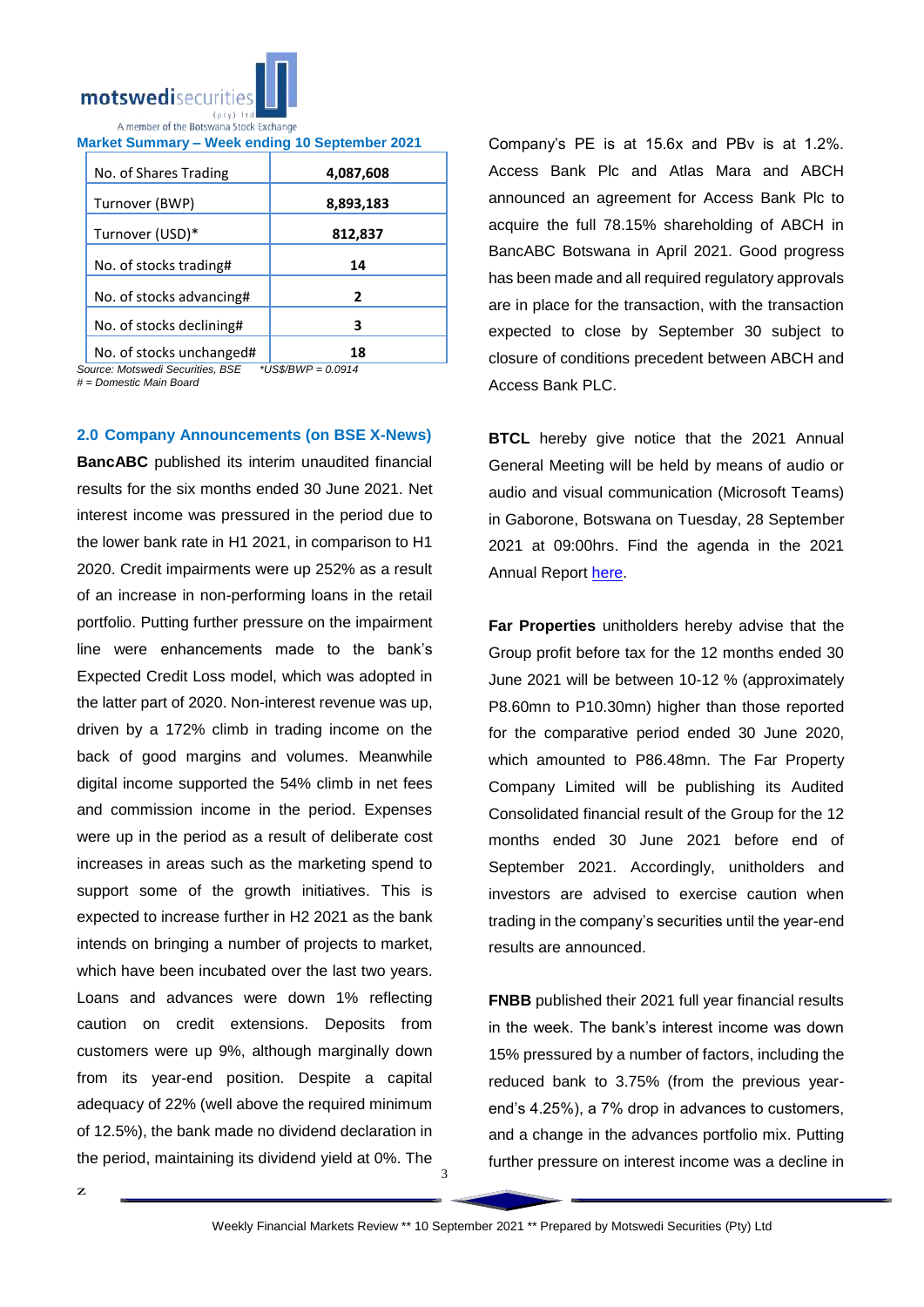

A member of the Botswana Stock Exchange

the cash and investment portfolio, as a result of a reduction in risk free rates and lower yields across investment securities. Interest expense was down 22% due to an 8% reduction in the deposits from customers as well as the decrease in the Bank Rate. Worthy of note, was the 43% decline in credit impairments driven by a reduction in gross advances, normalisation of impairments and the reduction in loan defaults. Non-interest income was flat year-on-year with a marginal increase of 1% driven by 7% growth in service fee and card commission income and capped by a 30% foreign exchange revenue squeeze. Employee benefits costs increased by 6% year-on-year, with a voluntary separation programme offered during the year. Cost-to-income for the year was at 51.9%, a slight increase from the previous year's 47.9%. Ultimately, profit before tax declined 1% to P918mn from P927mn in the previous year. Despite the flat performance, FNBB declared a final dividend of 49 thebe. This was an ordinary dividend of 9 thebe and a special dividend of 40 thebe, as the bank rebalanced its capital portfolio. The Bank's PE as at 10 September 2021 was 8.4x, with a PBv of 1.5x, and a recently hiked nett dividend yield of 22.1%.

**Letlole La Rona** wishes to advise Unitholders that further to the Cautionary Announcement that was published on the 6<sup>th</sup> of August 2021, the negotiations with the two parties on the potential transactions are still in progress. The successful conclusion of these negotiations may have a material impact on the price of the Company's shares. Unitholders and investors are therefore advised to continue exercising caution when dealing in the Company's securities until such a time that the outcome of the negotiations is communicated by the Company.

**Letlole La Rona** advises unitholders that the Company is currently finalising its audited results for the financial year ended 30 June 2021. The Company's Board of Directors hereby announces that the Company is expecting profit before tax (from continuing operations) for the year ended 30 June 2021 to be between 10% and 20% (P7.8mn and P15.6mn) below the prior year's profit of P78.2mn. Due to the impact of the Covid-19 pandemic on the property market, the revaluation gains of investment property were moderate, amounting to P7.7 million when compared to the prior year figure of P33.9 mn. Revenue and operating profit remain on an upward trajectory with an increase of 27% and 37% respectively, above the prior year. The Company's cash position remains strong as the decline in profit is due to lower revaluation gains, which do not have an impact of the cash flow of the Company. As a result, the Company has been able to successfully maintain its distribution to shareholders, with the distribution in the current year being 8% above the prior year distribution. The Company will be publishing its audited financial results for the year ended 30 June 2021 on or before 30 September 2021. Accordingly, shareholders and investors are advised to exercise caution when trading in the Company's securities until the results are announced

**RDC Properties** provided an update announcement in respect of bonus issue linked units. The Company notifies Unitholders that technical delays at Botswana Stock Exchange (BSE) ,have resulted in the Bonus Issue Linked Units not being credited to securities accounts of Unitholders timeously. The issue has now been resolved and the Bonus Issue Linked Units will be credited to and reflect in the securities accounts of Unitholders in the Central Securities Depository of Botswana system today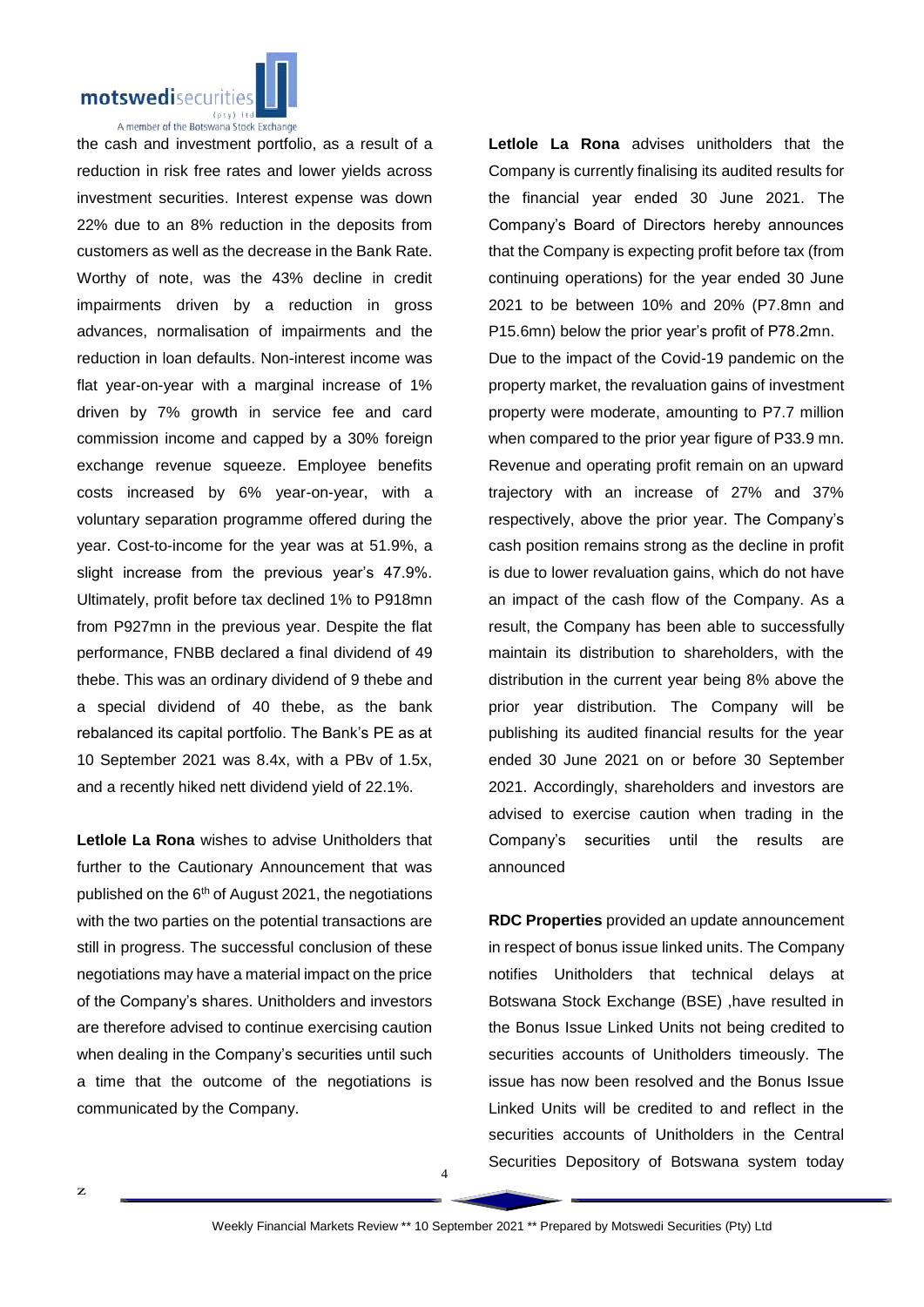

Monday 6 September 2021 and such Linked Units are available for trade as of today Monday 6 September 2021. Queries may be addressed to the BSE telephone (267) 3674400 or email listings@bse.co.bw attention Mr. T. Mmolai.

**RDC Properties** unitholders are referred to the circular issued on 14 July 2021 and dispatched to Unitholders by the Company ("the Circular") and to the cautionary announcement issued by the Company on 24 August 2021. Unitholders are hereby advised that on 6 September 2021 the Company and Tower Property Fund Limited ("Tower") entered into an offer and implementation agreement (the "Implementation Agreement") setting forth the pre-conditions, terms of and timelines for the making of the Scheme Offer and Standby General Offer (collectively, the "Offers") as defined in the Circular. Tower has accordingly issued a cautionary announcement, in this regard, on the Johannesburg Stock Exchange news service. The process to implement, inter alia, the Rights Offer and Offers, continues to progress in line with the timetable detailed in the Circular. The Directors advise Unitholders to continue to exercise caution in dealing in securities of the Company until such time as the outcome of the Offers is known.

**Anglo American plc** announces that it has purchased 184,703 of its ordinary shares of US\$0.54945 each on Exchange (as defined in the Rules of the London Stock Exchange) from Goldman Sachs International as part of its buyback programme announced on 29 July 2021. This purchase is dated 3 September 2021.

**Anglo American plc** announces that it has purchased 209,397 of its ordinary shares of US\$0.54945 each on Exchange (as defined in the

Rules of the London Stock Exchange) from Goldman Sachs International as part of its buyback programme announced on 29 July 2021. This purchase is dated 6 September 2021.

**Anglo American plc** announces that it has purchased 177,930 of its ordinary shares of US\$0.54945 each on Exchange (as defined in the Rules of the London Stock Exchange) from Goldman Sachs International as part of its buyback programme announced on 29 July 2021. This purchase is dated 7 September 2021.

**Anglo American plc** announces that it has purchased 157,989 of its ordinary shares of US\$0.54945 each on Exchange (as defined in the Rules of the London Stock Exchange) from Goldman Sachs International as part of its buyback programme announced on 29 July 2021. This purchase is dated 8 September 2021.

**Anglo American plc** announces that it has purchased 179,995 of its ordinary shares of US\$0.54945 each on Exchange (as defined in the Rules of the London Stock Exchange) from Goldman Sachs International as part of its buyback programme announced on 29 July 2021. This purchase is dated 9 September 2021.

**Anglo American plc** published a notice relating to its amounts per ordinary share in Sterling and Euros. Further to the announcement of 29 July 2021 of a dividend of 251 US cents per ordinary share (comprising an interim dividend of 171 US cents per ordinary share and a special dividend of 80 US cents per ordinary share), the equivalent of the total dividend detailed above, in Sterling is 182.113 pence per share and in Euros is 211.963 Euro cents per share based on exchange rates of US\$1=£0.725551

5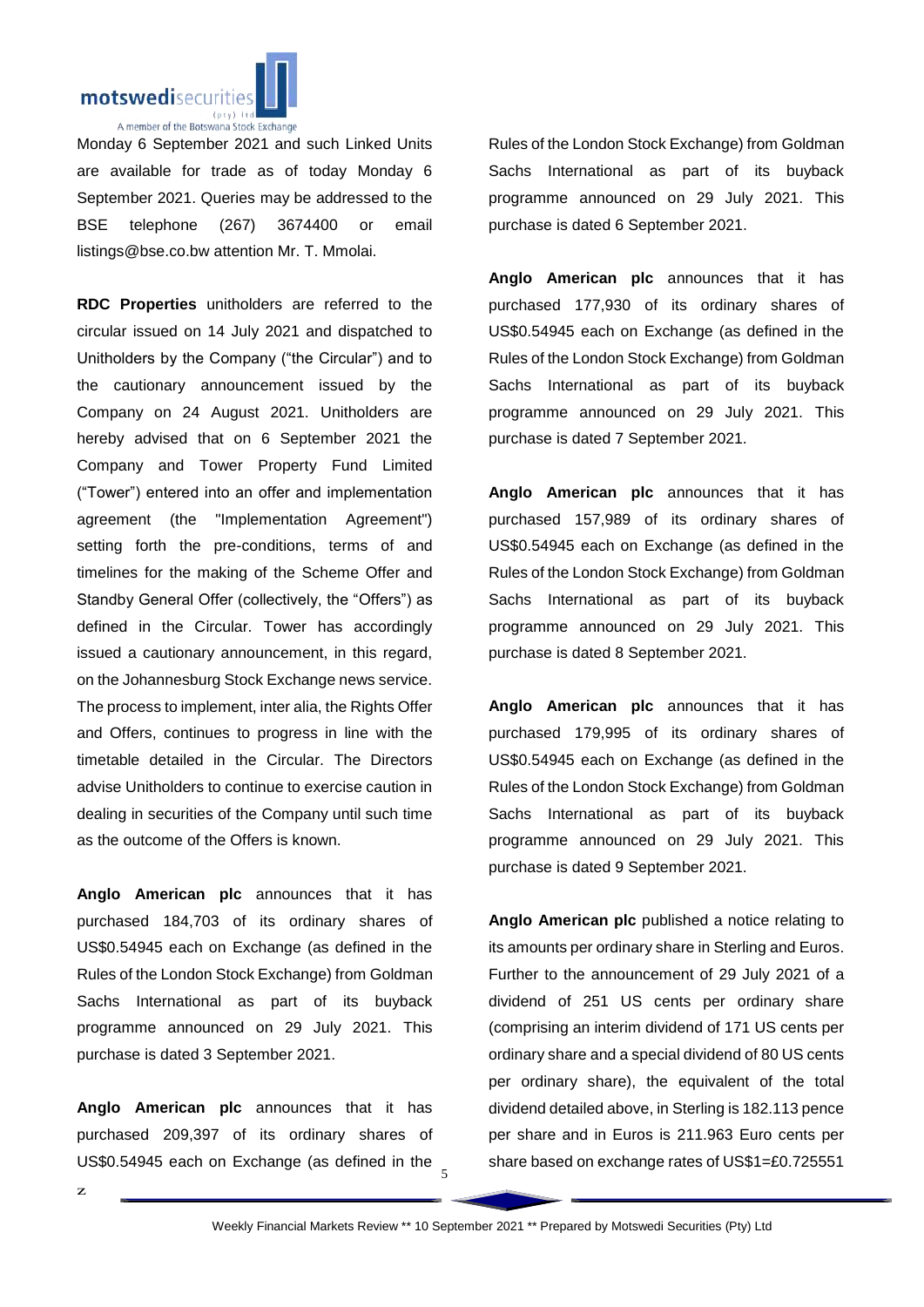

A member of the Botswana Stock Exchange

and US\$1=€0.844475. The US\$:£/€ conversion rates were determined by the actual rates achieved by Anglo American buying forward contracts for those currencies during the two working days preceding this announcement, for delivery on the dividend payment date. As announced on 29 July 2021, the equivalent of the dividend in South African Rand is 3720.82400 cents per ordinary share, based on an exchange rate of US\$1: R14.8240, taken on Wednesday, 28 July 2021. The payment date of the dividend for shareholders on the UK principal register is Friday, 24 September 2021 and for shareholders on the South African branch register is Monday, 27 September 2021.

**Anglo American plc** announces that it has purchased 189,000 of its ordinary shares of US\$0.54945 each on Exchange (as defined in the Rules of the London Stock Exchange) from Goldman Sachs International as part of its buyback programme announced on 29 July 2021. This purchase is dated 10 September 2021.

**Investec Limited** is pleased to advise shareholders that its ordinary shares will be traded on A2X with effect from 16 September 2021 (the "A2X listing date"). Investec Limited will retain its listing on the Johannesburg Stock Exchange (JSE), the Namibia Stock Exchange (NSX) and the Botswana Stock Exchange (BSE) and its issued share capital will be unaffected by the secondary listing on A2X. Investec Limited's ordinary shares will be available to be traded on the JSE, NSX, BSE and A2X from the A2X listing date. A2X is a licensed stock exchange authorised to provide a secondary listing venue for companies and is regulated by the Financial Sector Conduct Authority and Prudential Authority, South African Reserve Bank in South Africa in terms of the Financial Markets Act 19 of 2012.

z

Investec plc and Investec Limited

**Lucara Diamond Corp.** is pleased to announce that the Board of Directors has formally approved the Karowe underground expansion project (the "UGP"), following the Financial Close and satisfaction of all Conditions Precedent pursuant to the previously announced senior secured project financing debt package of US\$220 million (the "Facilities") signed July 12, 2021 (link to news release). The Facilities include two tranches: A project finance facility of US\$170 million to fund the development of the underground project, and a US\$50 million working capital facility to re-finance the Company's existing debt and to support on-going operations.

#### **3.0 Foreign Exchange…**

The US dollar dropped on Friday as risk sentiment improved for emerging market currencies following news of a discussion between US President Joe Biden and Chinese leader Xi Jinping for the first time in seven months. Adding further pressure to the dollar was the uncertain timeline around when the US Federal Reserve will begin tapering its bond purchases, and ultimately increasing interest rates.

#### **Domestic Exchange rates**

| <b>Currency</b> | 10 Sept | 03 Sep | <b>Change</b><br>(%) | YTD<br>$(\%)$ |
|-----------------|---------|--------|----------------------|---------------|
| ↑■<br>US\$/BWP  | 0.0914  | 0.0907 | 0.77                 | $-2.87$       |
| ≔<br>ZAR/BWP    | 1.2966  | 1.3118 | $-1.16$              | $-2.47$       |
| 0<br>EUR/BWP    | 0.0773  | 0.0764 | 1.18                 | $-7.98$       |
| 開開<br>GBP/BWP   | 0.066   | 0.0656 | 0.61                 | $-8.08$       |
| ↑●<br>JPY/BW    | 10.04   | 9.9800 | 0.60                 | $-1.86$       |
| 89 L<br>CNH/BWP | 0.5883  | 0.5852 | 0.53                 | $-10.42$      |

*Source: Bank of Botswana*